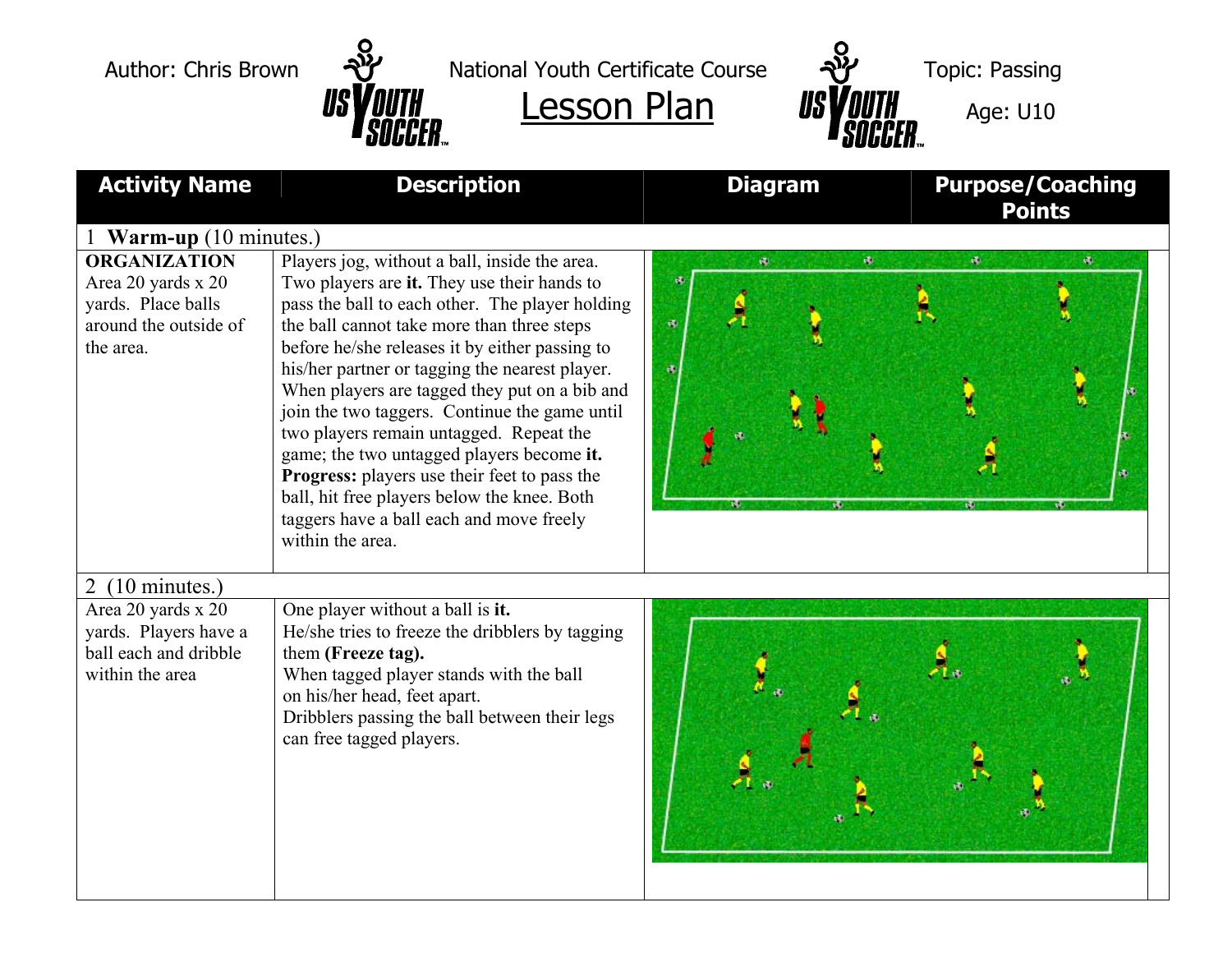

Author: Chris Brown  $\frac{1}{2}$  National Youth Certificate Course Topic: Passing

## $\frac{1}{s}$   $\frac{1}{s}$   $\frac{1}{s}$   $\frac{1}{s}$   $\frac{1}{s}$   $\frac{1}{s}$   $\frac{1}{s}$   $\frac{1}{s}$   $\frac{1}{s}$   $\frac{1}{s}$   $\frac{1}{s}$   $\frac{1}{s}$   $\frac{1}{s}$   $\frac{1}{s}$   $\frac{1}{s}$   $\frac{1}{s}$   $\frac{1}{s}$   $\frac{1}{s}$   $\frac{1}{s}$   $\frac{1}{s}$   $\frac{1}{s}$   $\frac{1}{s}$

| 3 Main Activity (15 minutes.)                                                                                                                                    |                                                                                                                                                                                                                                                                                                                 |  |  |  |  |
|------------------------------------------------------------------------------------------------------------------------------------------------------------------|-----------------------------------------------------------------------------------------------------------------------------------------------------------------------------------------------------------------------------------------------------------------------------------------------------------------|--|--|--|--|
| Area 40 yards. x 30<br>yards. Players have a<br>partner, one ball per<br>pair. Use cones to<br>make goals, 2 yards<br>wide, and placed at<br>random in the area. | Players stand either side of a goal. One player<br>throws the ball through the goal to their<br>partner. The partner catches the ball, the pair<br>then move to another goal.<br>Progress: to using inside and outside of both<br>feet. Count the number of passes in 45<br>seconds.<br>Show passing technique. |  |  |  |  |
| 4 $(15 \text{ minutes.})$<br>Area 40 yards x 30<br>yards. Use cones to<br>make five goals, 2<br>yards wide, and placed<br>at random in the area.                 | Divide players into two teams and play 4 vs. 4.<br>Passing the ball between the cones to a<br>teammate scores a goal.                                                                                                                                                                                           |  |  |  |  |